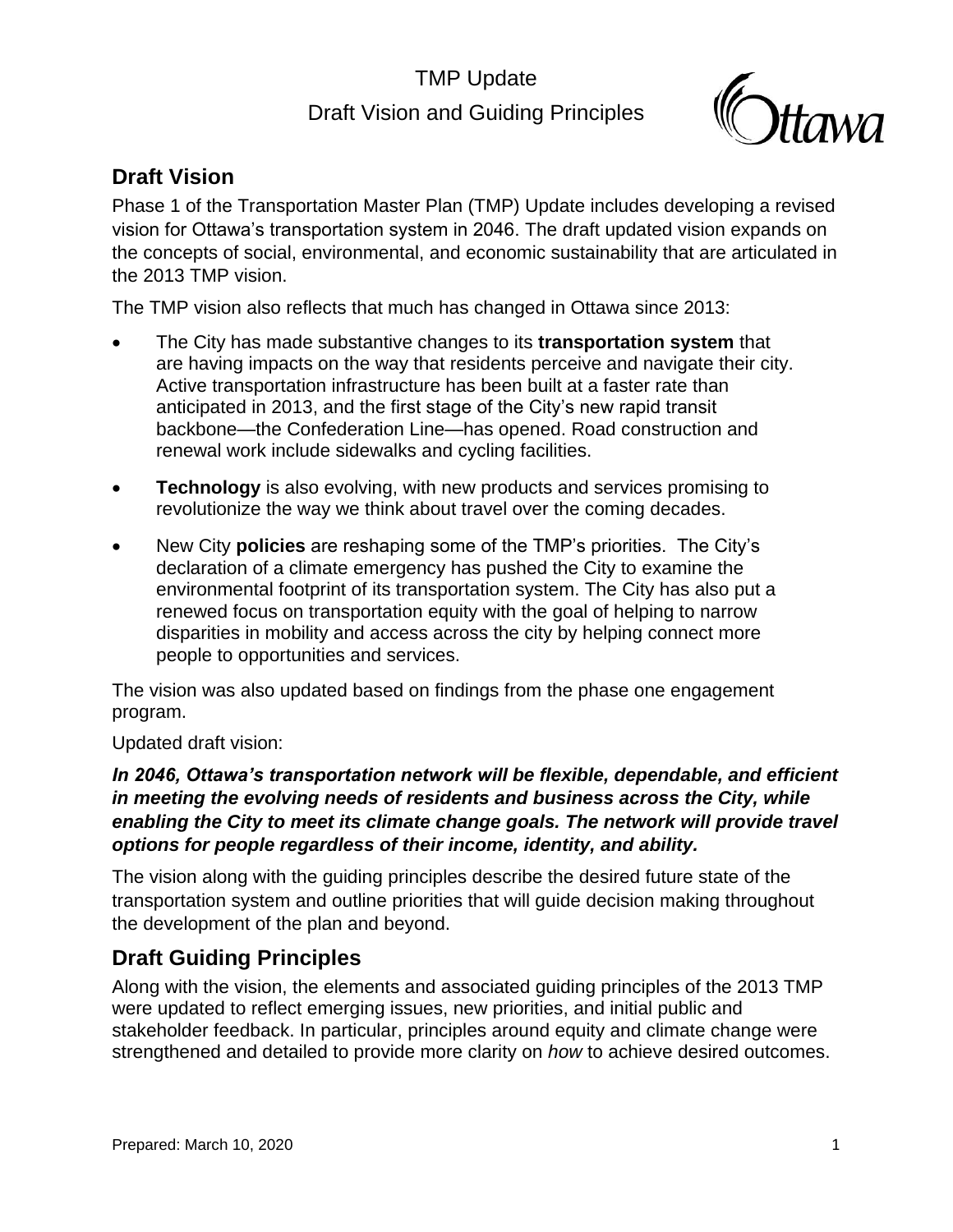# TMP Update Draft Vision and Guiding Principles



| <b>Elements and Guiding Principles</b>                                                               |                                                                                                                                                    |  |
|------------------------------------------------------------------------------------------------------|----------------------------------------------------------------------------------------------------------------------------------------------------|--|
| 1. Reduce automobile<br>dependence                                                                   | Give priority to public transit, walking and cycling in<br>accommodating future travel demand                                                      |  |
|                                                                                                      | Make walking and cycling more attractive than driving for short<br>trips                                                                           |  |
|                                                                                                      | Promote more sustainable travel choices through education,<br>promotion, incentives and disincentives                                              |  |
|                                                                                                      | Make travel alternatives like telework, and off-peak working<br>schedules, more attractive where feasible.                                         |  |
| 2. Recognize and meet the<br>diverse mobility needs of all<br>residents, businesses, and<br>visitors | Provide an integrated system of multimodal facilities and services<br>to increase sustainable mode use                                             |  |
|                                                                                                      | Aim to provide an acceptable level of service for each mode,<br>towards the aims of economic, environmental and social<br>sustainability           |  |
|                                                                                                      | Address the different mobility and accessibility needs of higher<br>and lower density areas                                                        |  |
|                                                                                                      | Prioritize the needs of public transit customers, pedestrians,<br>cyclists or motor vehicle users based on the context when<br>resolving conflicts |  |
|                                                                                                      | Provide barrier-free transportation facilities and services, taking<br>into account the needs of the most vulnerable                               |  |
|                                                                                                      | Provide a range of travel options to people regardless of their<br>income, identity, or ability                                                    |  |
| 3. Integrate transportation<br>and land use                                                          | Build communities that are accessible by active transportation and<br>support the creation of complete communities                                 |  |
|                                                                                                      | Provide rapid transit and other quality transit services to<br>community cores and employment areas                                                |  |
|                                                                                                      | Encourage transit-oriented development in transit nodes and<br>corridors                                                                           |  |
|                                                                                                      | Support intensification where transit, walking and cycling can be<br>made most attractive                                                          |  |
|                                                                                                      | Foster a vibrant downtown by improving transit, walking and<br>cycling access                                                                      |  |
|                                                                                                      | Recognize and respond to the distinct transportation needs of<br>rural communities                                                                 |  |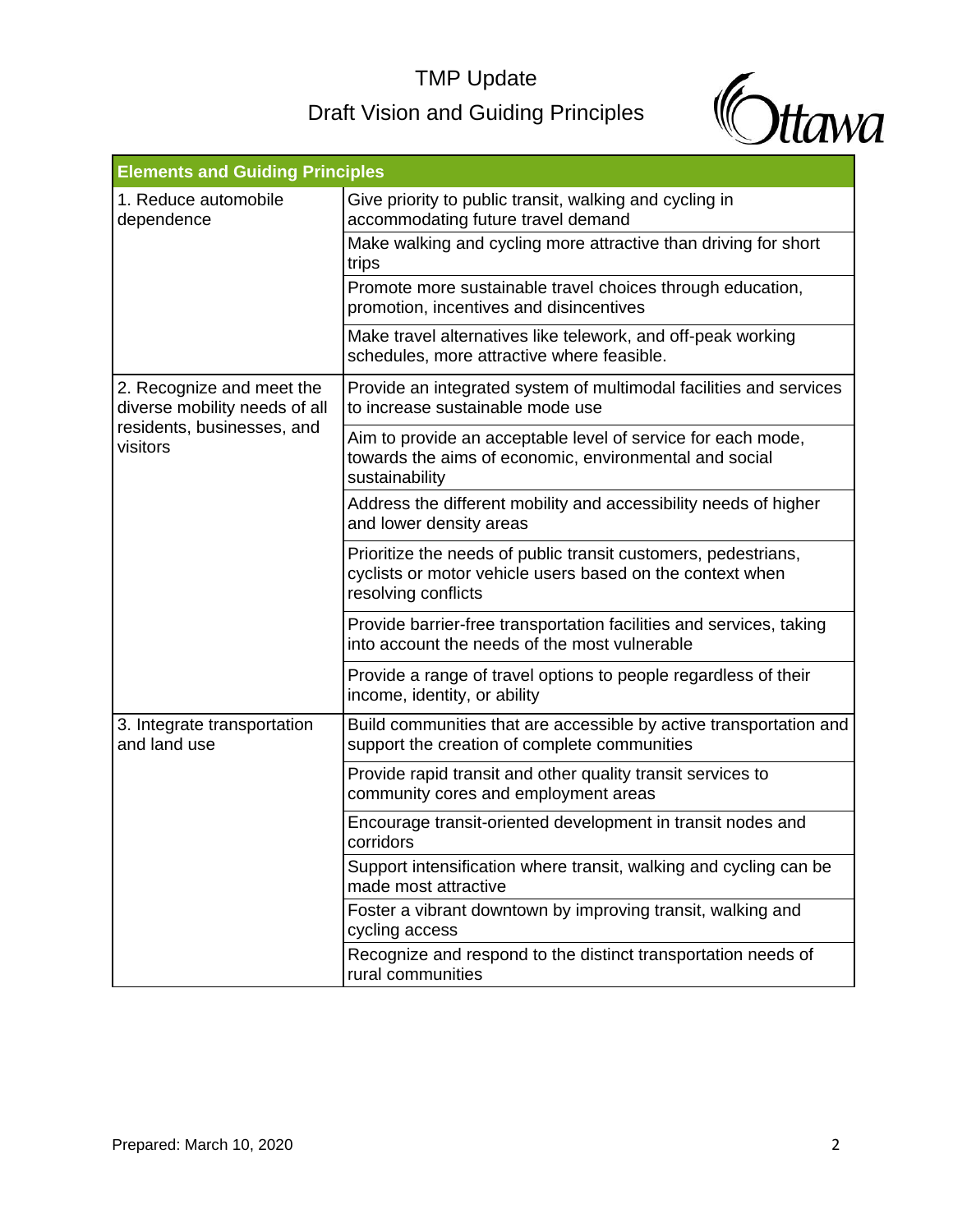# TMP Update

# Draft Vision and Guiding Principles



| 4. Protect public health and<br>safety                | Give priority to safety and security when planning, designing and<br>operating transportation systems                                                    |
|-------------------------------------------------------|----------------------------------------------------------------------------------------------------------------------------------------------------------|
|                                                       | Promote safe walking, cycling and driving through education,<br>engineering and enforcement                                                              |
|                                                       | Support active and healthy living by promoting walking, cycling<br>and transit for daily travel                                                          |
|                                                       | Minimize the community impacts of truck and automobile traffic                                                                                           |
|                                                       | Minimize air pollution from transportation sources                                                                                                       |
| 5. Protect the environment<br>and enhance the economy | Minimize the need for new infrastructure through transportation<br>demand management programs                                                            |
|                                                       | Minimize transportation energy use, greenhouse gas emissions<br>and other impacts on air, water and land                                                 |
|                                                       | Maximize greening within transportation rights of way                                                                                                    |
|                                                       | Position transportation access and mobility as retention and<br>attraction benefits for businesses, institutions, employees, clients<br>and visitors     |
|                                                       | Support efficient goods movement to, from and within the City                                                                                            |
| 6. Deliver cost-effective<br>services                 | Optimize existing facilities before adding new infrastructure                                                                                            |
|                                                       | Integrate the consideration of life cycle capital and operating costs<br>into decision-making processes                                                  |
|                                                       | Consider possible roles for the private sector and other potential<br>partners in delivering infrastructure and services                                 |
| 7. Be accountable to the<br>public                    | Encourage public input and informed decision making by reporting<br>on transportation activities and results and providing opportunities<br>for dialogue |
|                                                       | Consult with the public when planning budgets, programs and<br>projects                                                                                  |
|                                                       | Develop policy that aims to ensure that emerging transportation<br>technology and business models support the City's strategic goals                     |
|                                                       | Measure and evaluate performance based on defined indicators<br>and objectives                                                                           |
|                                                       | Lead by example in terms transportation impacts from City fleets,<br>operations, and services and how City employees travel                              |
| 8. Provide adequate and<br>equitable funding          | Seek and/or establish funding sources that are stable and<br>predictable                                                                                 |
|                                                       | Explore potential new funding options                                                                                                                    |
|                                                       | Respect Council's taxation targets                                                                                                                       |